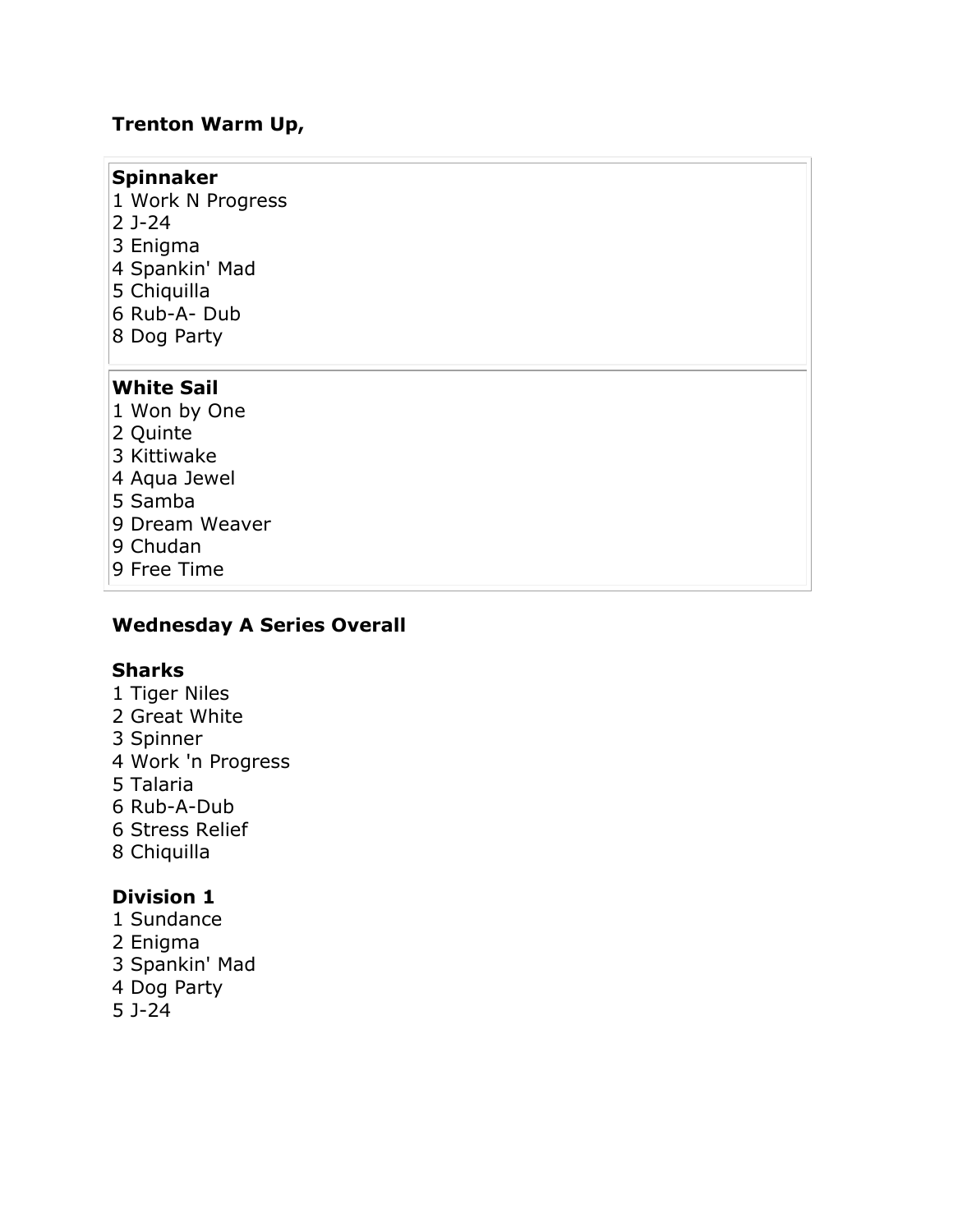#### **Division 2**

1 Grayling 2 Take Five 3 Lady in Red 4 Meggie J 5 Morning Star

#### **White Sail**

- 1 Quinte
- 2 Dream Weaver
- 3 Mocha Magic
- 4 Just Our pace
- 5 Chudan
- 6 Aqua Jewel
- 7 Freya
- 8 Kittiwake
- 9 Scopa
- 10 Won by One
- 11 Beowulf

#### **B of LE**

| <b>Sharks</b> | Spinnaker 1    | Spinnaker 2 | White Sail     |
|---------------|----------------|-------------|----------------|
| 1 Work N      | 1 Sundance     | 1 Take Five | 1 Dream Weaver |
| Progress      | $2$ J-24       | 2 Grayling  | 2 Chudan       |
| 2 Chiquilla   | 3 Spankin' Mad |             |                |
| 3 Rub-A-Dub   |                |             |                |
| 4 Talaria     |                |             |                |

#### **Burrows (Part of Hospice Quinte Fund Raiser)** With total points

#### **White Sail**

Take Five 8.00 Grayling 9.75 Talaria 11.00 Work 'n Progress 15.75 Dream Weaver 17.00 Aqua Jewel 18.75 Just Our pace 21.00 Beowulf 22.00 Spontaneous 24.00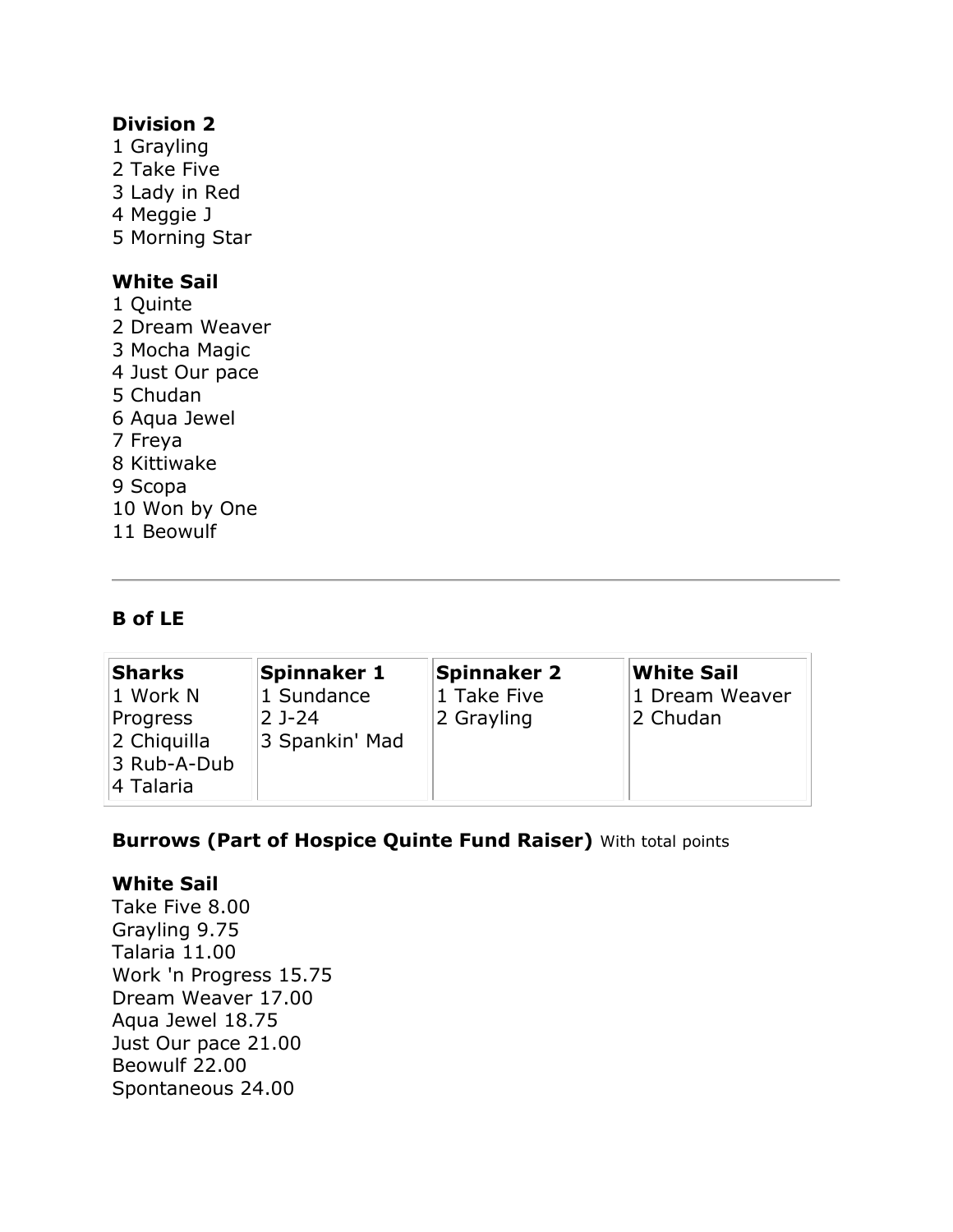Freya 30.00 IL Paradiso 30.00 Won by One 31.00

#### **Spinnaker**

Enigma 2.25 Spankin' Mad 7.00 J-24 8.00 Chiquilla 12.00

## **Single, Double Handed (White Sail only)**

| <b>Single Handed</b> | <b>Double Handed</b><br>1 Grayling                                            | <b>Family</b> |
|----------------------|-------------------------------------------------------------------------------|---------------|
| $ 1 \rangle$ Enigma  | 2 Work 'n Progress<br>3 Take Five<br>4 Dog Party<br>5 Tyke<br>6 Just Our Pace |               |

#### **Braidwood**

1 Work 'n Progress 1762 221 13:42:17 2 Tiger Niles 1489 221 14:36:09

White Sail DNF 4 Quinte 19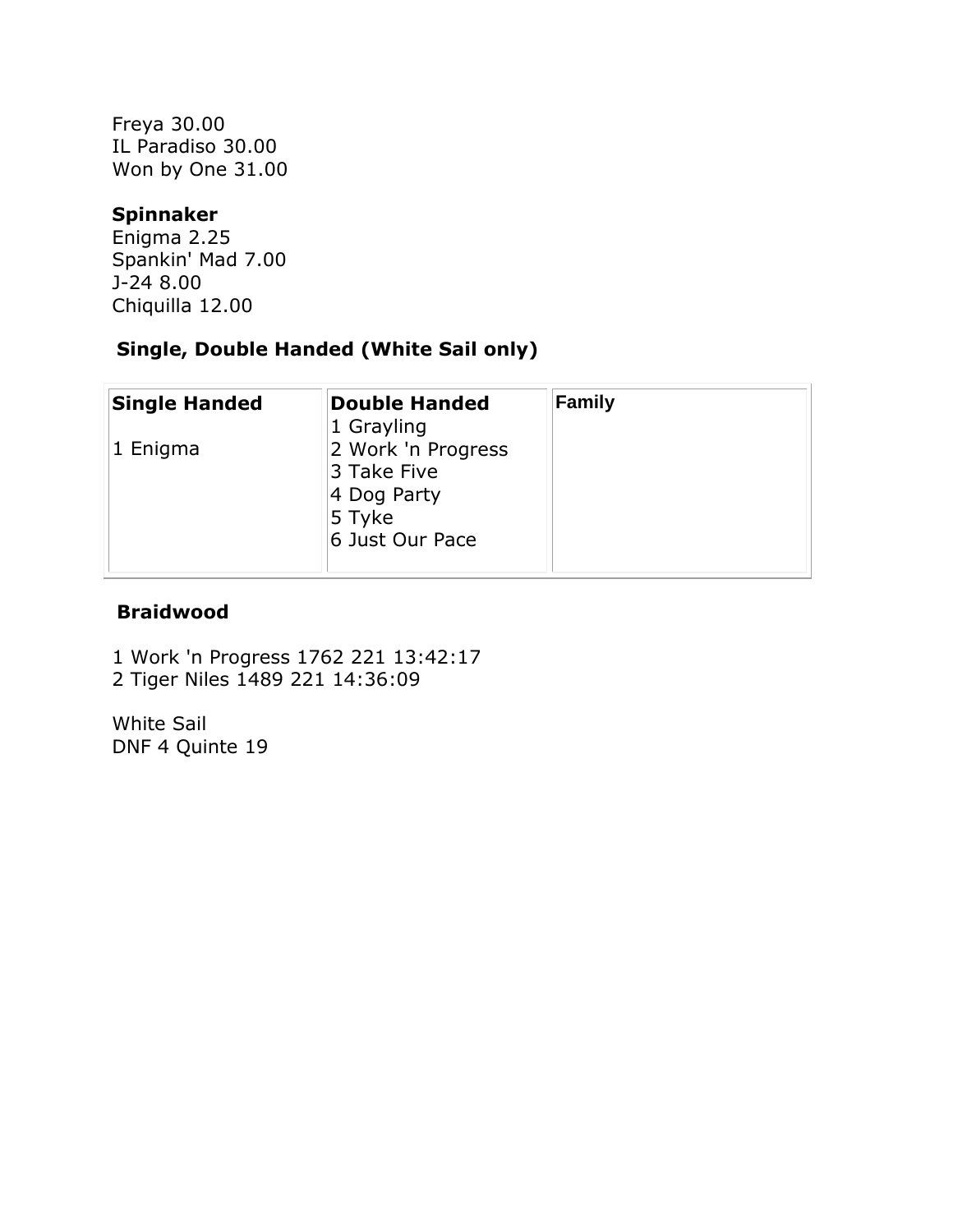#### **Fleet Captain's Overall Results with point score(White Sail, one class)**

Overall Results:

- 1 Tiger Niles
- 2 Spinner
- 3 Enigma
- 4 Dog Party
- 5 Take Five
- 6 Stress Relief
- 7 Chiquilla
- 7 Talaria
- 9 J-24
- 10 Beowulf
- 10 Mocha Magic
- 12 Freya
- 13 Great White
- 13 Aqua Jewel
- 15 Just Our pace
- 16 Dream Weaver
- 17 Morning Star
- 17 Chudan
- 19 Rub-A- Dub
- 20 Sao Miguel
- 21 Quinte
- 22 187
- 23 Work N Progress
- 24 Spankin' Mad
- 24 Scopa
- 26 Meggie J
- 27 No Name
- 28 Aquaholic
- 29 Won by One
- 30 Sundance
- 30 Lady in Red
- 30 Grayling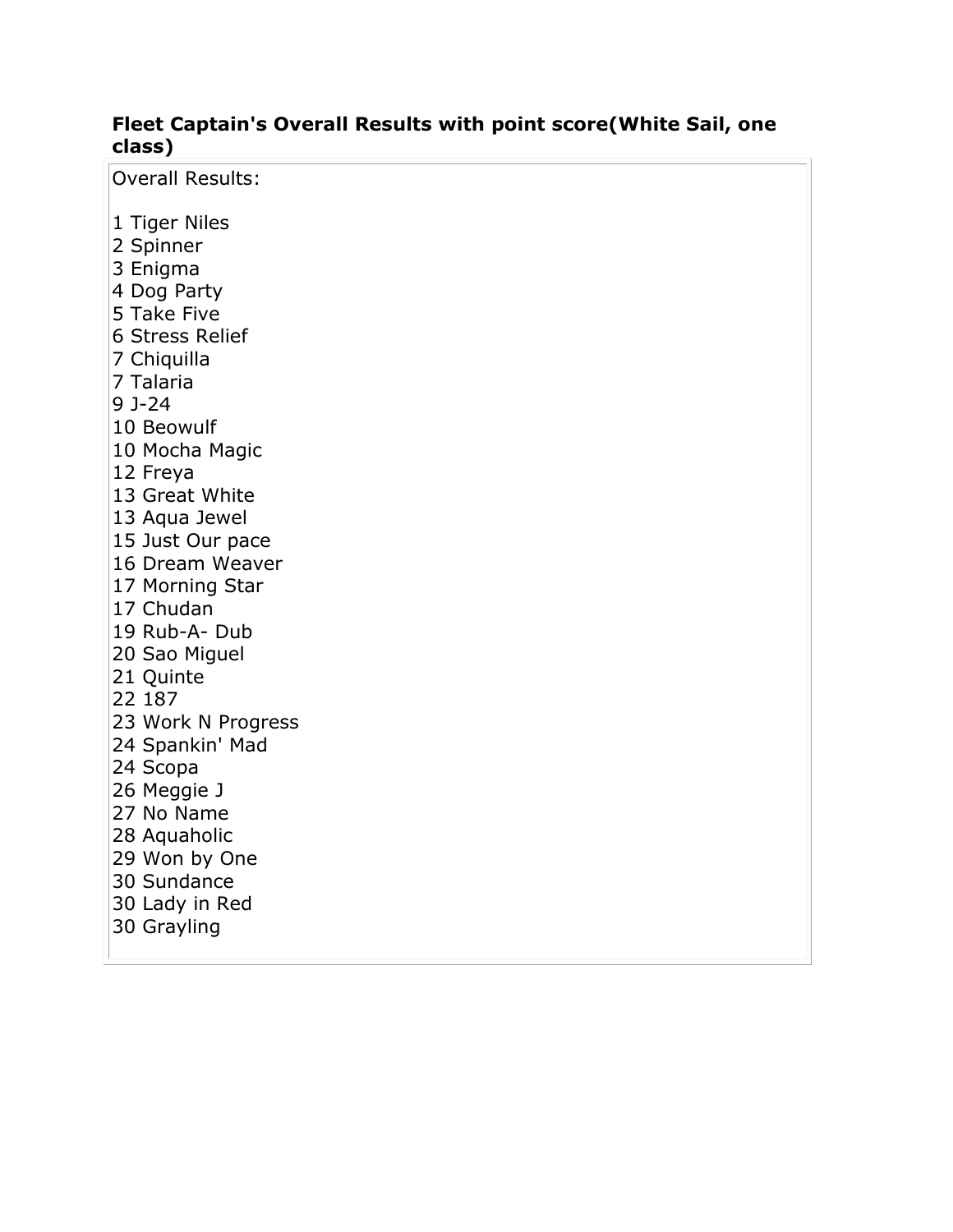**Pursuit** (Calculated start time so theoretically all boats finish at the same time.) Very light winds in 2013

1 Take Five 2 J24 3 Chudan

#### **Katie Gray** *(Very little wind in 2013)*

| Spinnaker          | <b>White Sail</b>         |
|--------------------|---------------------------|
| 1 Work 'n Progress | 1 Dream Weaver            |
| 2 Dog Party        | 2 Quinte                  |
| 3 Tiger Niles      | DNF 13 Aqua Jewel         |
| 4 Stress Relief    | DNF 13 Mariner            |
| 5 Beowulf          | DNF 13 Freya              |
| 6 Regardless       | <b>DNF 13 Star 22</b>     |
| 7 Highball         | DNF 13 Free Time          |
| $8J-24$            | DNF 13 Chudan             |
| 9 Sundance         | DNF 13 Just Our Pace      |
| 10 Just Now        | <b>DNF 13 Spontaneous</b> |
| 12 Mai Tai         | DNF 13 Won by One         |
|                    | DNF 13 Bretanha           |
|                    |                           |
|                    |                           |

## **Binnacle**

Not raced 2013 due to no wind

| Spinnaker | White Sail |
|-----------|------------|
|           |            |
|           |            |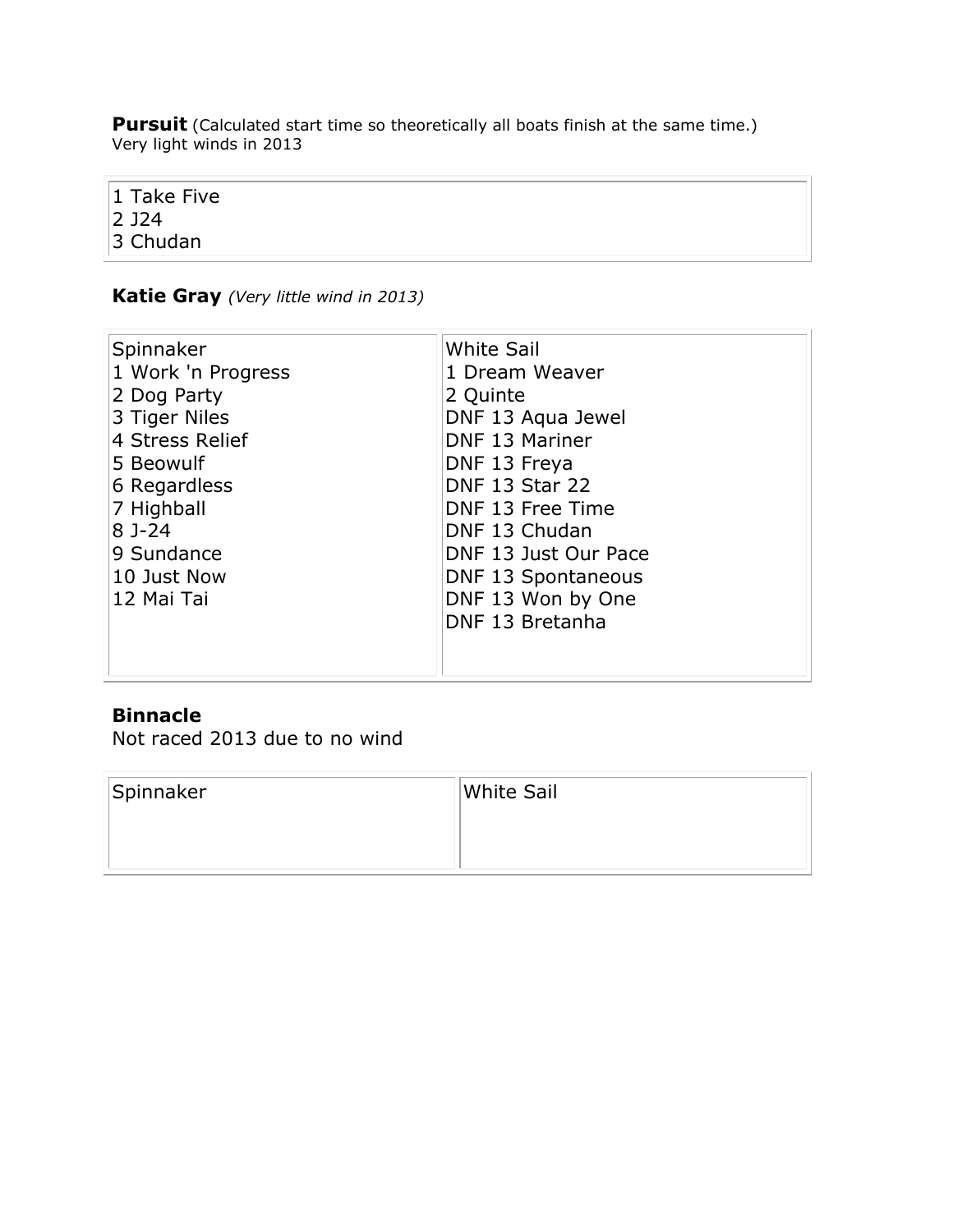### **Ladies Racing**

| <b>Distance</b>                              | <b>Course Racing</b>                         |  |
|----------------------------------------------|----------------------------------------------|--|
| 1 Take Five<br>2 Dream Weaver<br>3 Chiquilla | 1 Take Five<br>2 Dream Weaver<br>3 Chiquilla |  |

#### **Wednesday Series B**

#### **Division 1**

- 1 Sundance
- 2 Spankin' Mad
- 3 Enigma
- 4 J-24
- 5 Dog Party
- 6 Running Wild
- 7 Aquaholic

#### **Sharks**

- 1 Tiger Niles
- 2 Work 'n Progress
- 3 Stress Relief
- 4 Great White
- 5 Spinner
- 6 Rub-A-Dub
- 7 Chiquilla
- 8 Talaria
- 9 Loan Shark
- 9 Sao Miguel

## **Division 2**

- 1 Grayling
- 2 Lady in Red
- 3 Take Five

#### **White Sail**

- 1 Mocha Magic
- 2 Dream Weaver
- 3 Quinte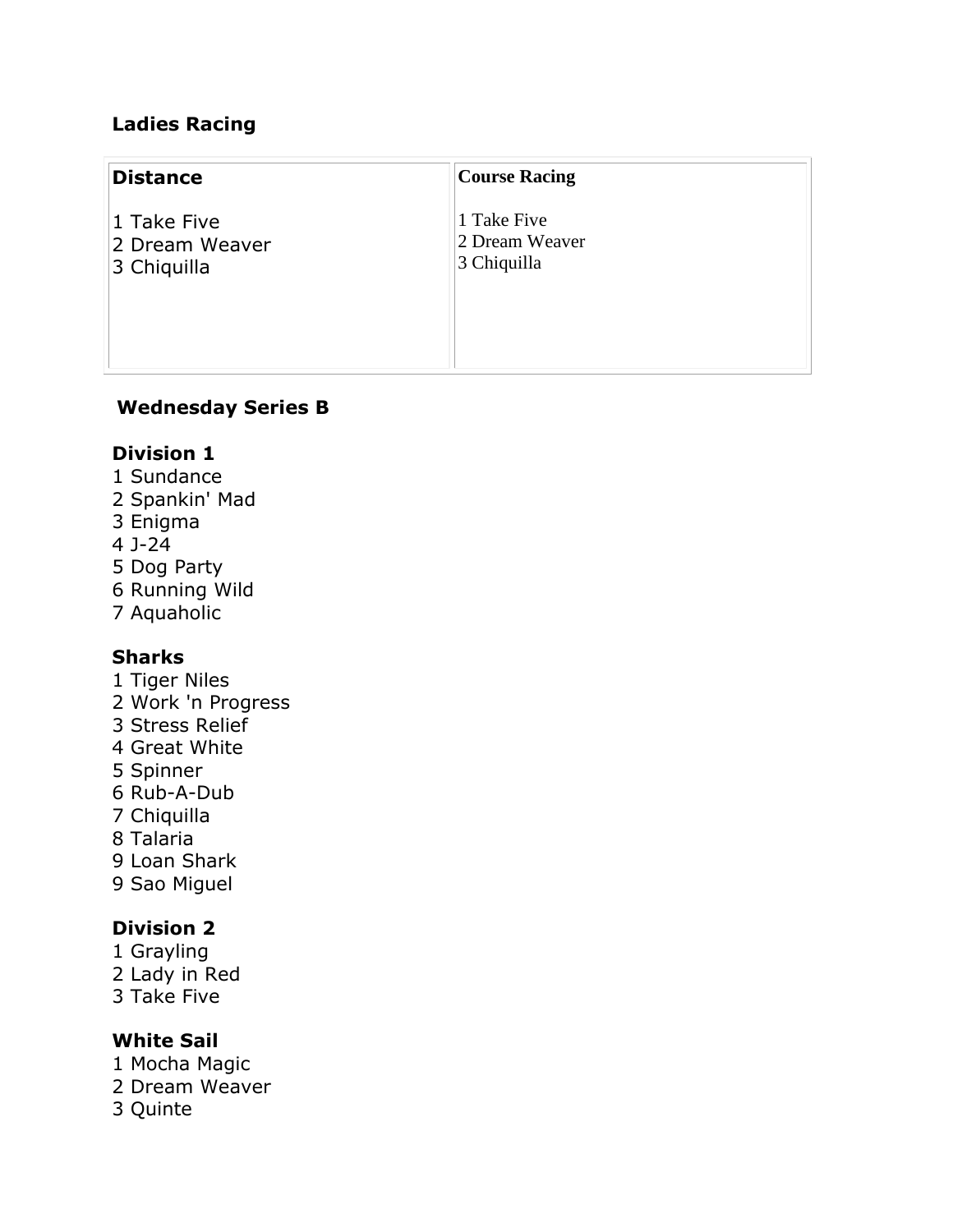4 Chudan 5 Freya 6 Beowulf 7 Just Our pace 8 Aqua Jewel 9 Scopa 10 Won by One 11 Morning Star

## **Challenge Cup**

| Sharks<br>1 Tiger Niles<br>2 Great White<br>3 Work 'n<br>Progress | Spinnaker 1<br>1 Sundance<br>3 Dog Party | Spinnaker 2<br>$ 1$ Take Five<br>2 Grayling | White Sail<br>1 Just Our pace<br>2 Sao Miguel<br>3 Dream Weaver<br>6 Chudan |
|-------------------------------------------------------------------|------------------------------------------|---------------------------------------------|-----------------------------------------------------------------------------|
| 4 Rub-A-Dub                                                       |                                          |                                             | 6 Kittiwake                                                                 |

## **Robb Cup**

| <b>Sharks</b><br><b>Sharks</b><br>1 Tiger Niles<br>2 Work 'n<br>Progress<br>3 Spinner<br>4 Talaria<br>DNS 11 Mojito<br>DNS 11 Stress<br>Relief<br><b>DNS 11</b><br>Chiquilla<br>DNS 11 Great<br>White<br>DNS 11 Rub-A-<br>Dub<br>DNS 11 Loan<br><b>Shark</b> | Spinnaker 1<br>1 Sundance<br>$2$ J-24<br>3 Spankin'<br>Mad<br>4 Aquaholic<br>DNS 8 Just<br><b>Now</b><br>DNS 8 Enigma<br>DNS 8 Dog<br>Party | Spinnaker 2<br>1 Lady in Red<br>2 Take Five<br>3 Grayling<br>DNS 6 Meggie J<br>DNS 6 Morning<br><b>Star</b> | <b>White Sail</b><br>1 Just Our pace<br>2 Dream Weaver<br>3 Won by One<br>DNS 14 Quinte<br><b>DNS 14 Beowulf</b><br>DNS 14 Estanlia<br>DNS 14 Chudan<br>DNS 14 Freya<br>DNS 14 Dragoon<br>DNS 14 Aqua<br>Jewel<br>DNS 14 Mocha<br>Magic<br>DNS 14 Scopa<br>DNS 14 Sao<br>Miguel |
|--------------------------------------------------------------------------------------------------------------------------------------------------------------------------------------------------------------------------------------------------------------|---------------------------------------------------------------------------------------------------------------------------------------------|-------------------------------------------------------------------------------------------------------------|---------------------------------------------------------------------------------------------------------------------------------------------------------------------------------------------------------------------------------------------------------------------------------|
|--------------------------------------------------------------------------------------------------------------------------------------------------------------------------------------------------------------------------------------------------------------|---------------------------------------------------------------------------------------------------------------------------------------------|-------------------------------------------------------------------------------------------------------------|---------------------------------------------------------------------------------------------------------------------------------------------------------------------------------------------------------------------------------------------------------------------------------|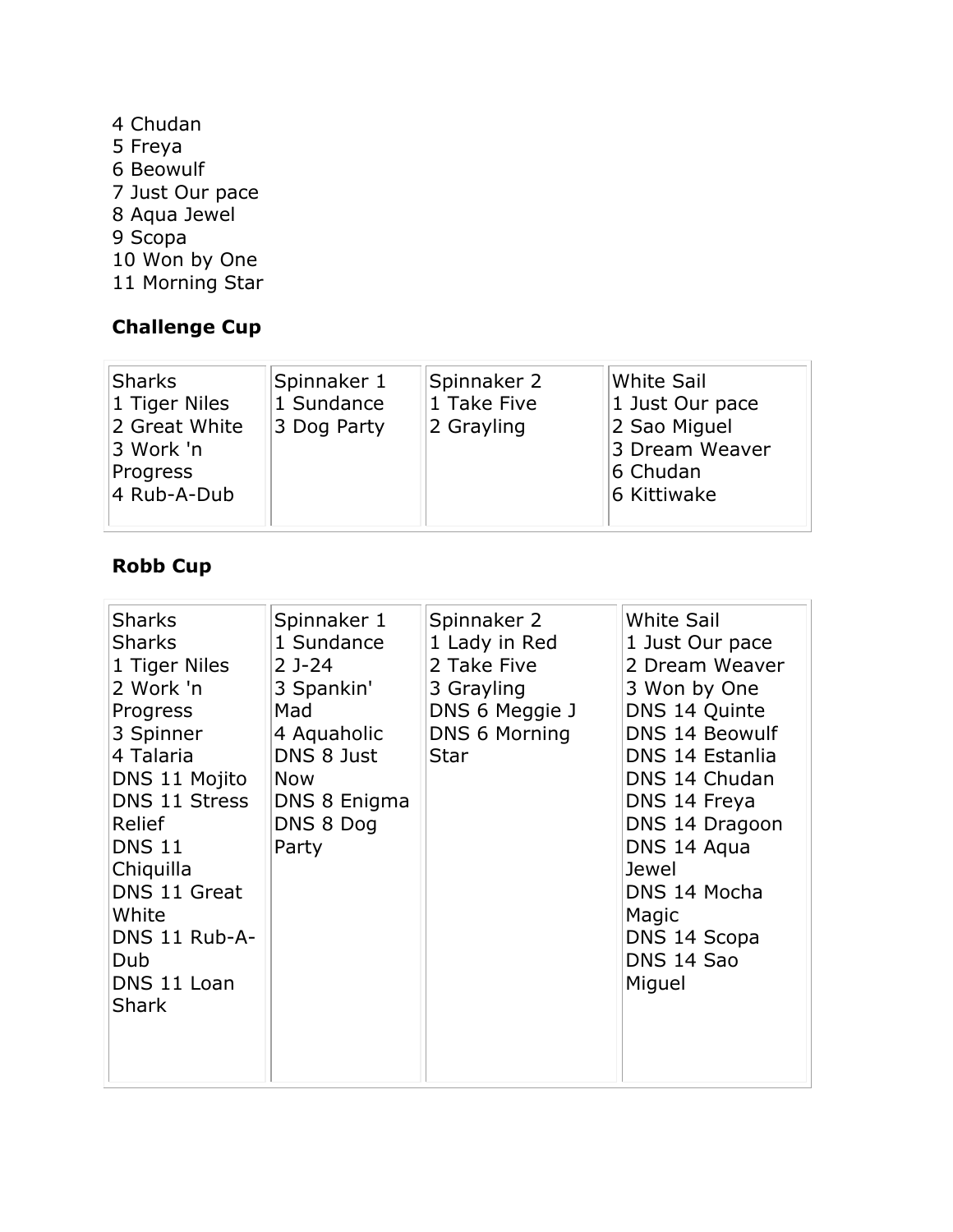## **Willis Cup**

| Sharks                            | Spinnaker 1                    | Spinnaker 2 | White Sail                                                                               |
|-----------------------------------|--------------------------------|-------------|------------------------------------------------------------------------------------------|
| 1 Tiger Niles                     | 1 Spankin'                     |             | 1 Chudan                                                                                 |
| 2 Work N<br>Progress<br>3 Spinner | Mad<br>$2$ J-24<br>3 Dog Party | 1 Take Five | 2 Dream Weaver<br>3 Beowulf<br>4 Kittiwake<br>5 Won by One<br>6 Freya<br>7 Just Our pace |

## **Frost Bite Series: Total**

| <b>Spinnaker</b>                                                                                                                                                                                                                                                                                                 | <b>White Sail</b>                                                                                                                                                               |
|------------------------------------------------------------------------------------------------------------------------------------------------------------------------------------------------------------------------------------------------------------------------------------------------------------------|---------------------------------------------------------------------------------------------------------------------------------------------------------------------------------|
| 1 Great White<br>2 Work 'n Progress<br>3 Take Five<br>4 Enigma<br>5 J-24<br>6 Dream Weaver<br>7 Spinner<br>8 Tiger Niles<br>9 Stress Relief<br>10 Aquaholic<br>11 Dog Party<br>12 Running Wild<br>13 Rub-A-Dub<br>14 Sundance<br>14 Chiquilla<br>14 Talaria<br>14 Lady in Red<br>14 Mocha Magic<br>14 Loan Shark | 1 Spankin' Mad<br>2 Grayling<br>3 Freya<br>4 Aqua Jewel<br>5 Won by One<br>5 Just Our pace<br>7 Sao Miguel<br>8 Quinte<br>9 Chudan<br>10 Morning Star<br>11 Beowulf<br>11 Scopa |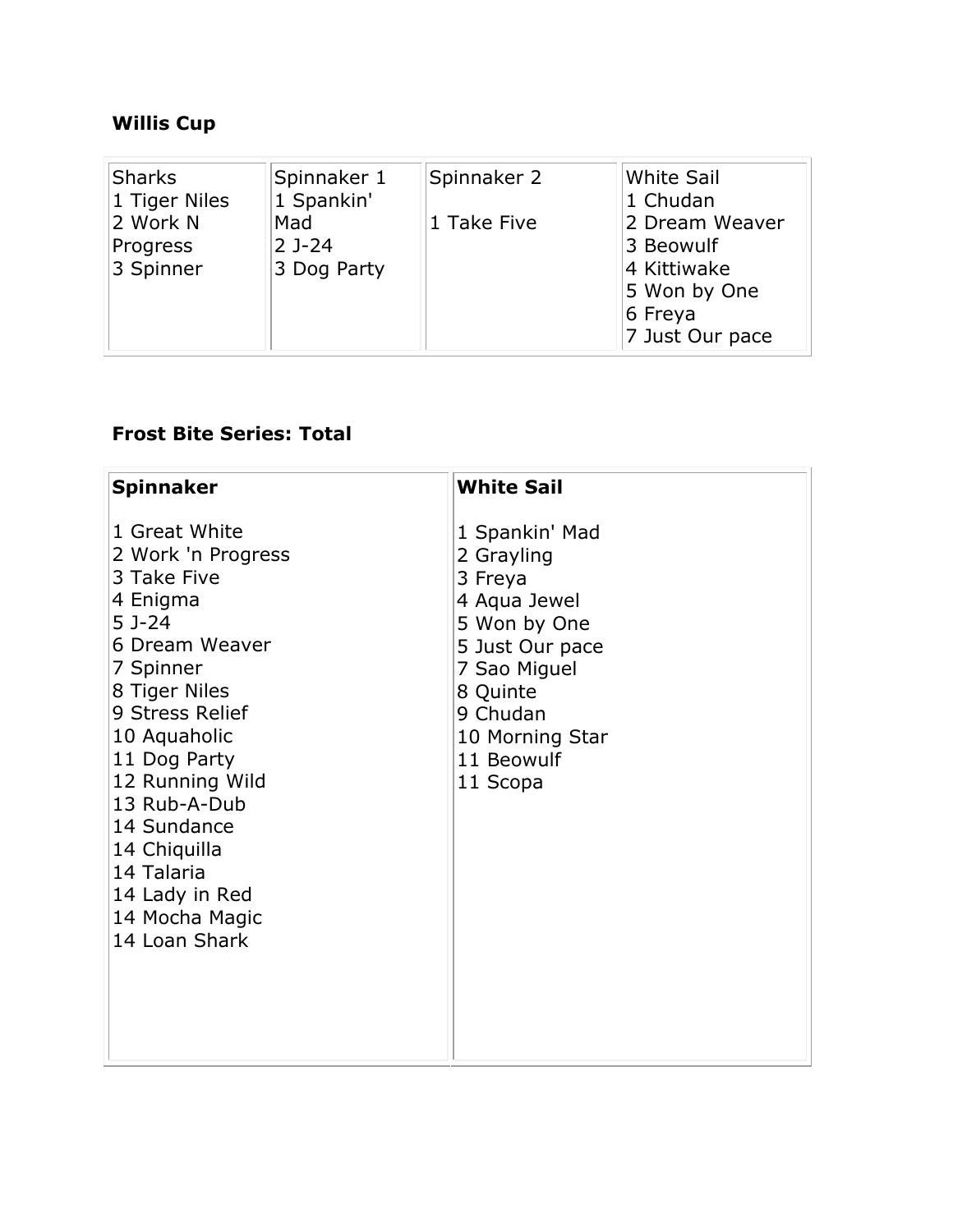# **2013 Cups and Flags Summary Results**

| <b>Open Series A</b>                 | <b>Ladies Series</b>           |
|--------------------------------------|--------------------------------|
| JF McKinney Trophy                   | WS only                        |
| 1. Sundance                          | Ladies Distance                |
| 2. Enigma                            | WS only                        |
| 3. Spankin Mad                       | Keeble Sails Trophy            |
| <b>Shoppers Sidney Street Trophy</b> | Ladies Club Championship       |
| 1. Tiger Niles                       | WS only                        |
| 2. Great White                       | <b>Imperial Optical Trophy</b> |
| 3. Spinner                           | 1. Take Five                   |
| <b>Belleville Waterfront Trophy</b>  | 2. Dream Weaver                |
| 1. Grayling                          | 1. Take Five                   |
| 2. Take Five                         | 2. Dream Weaver                |
| 3. Lady in Red                       | 3. Chiquilla                   |
| Ewart Jordan Trophy                  | Lucretia Trophy                |
| 1. Quinte                            | 1. Take Five                   |
| 2. Dream Weaver                      | 2. Dream Weaver                |
| 3. Mocha Magic                       |                                |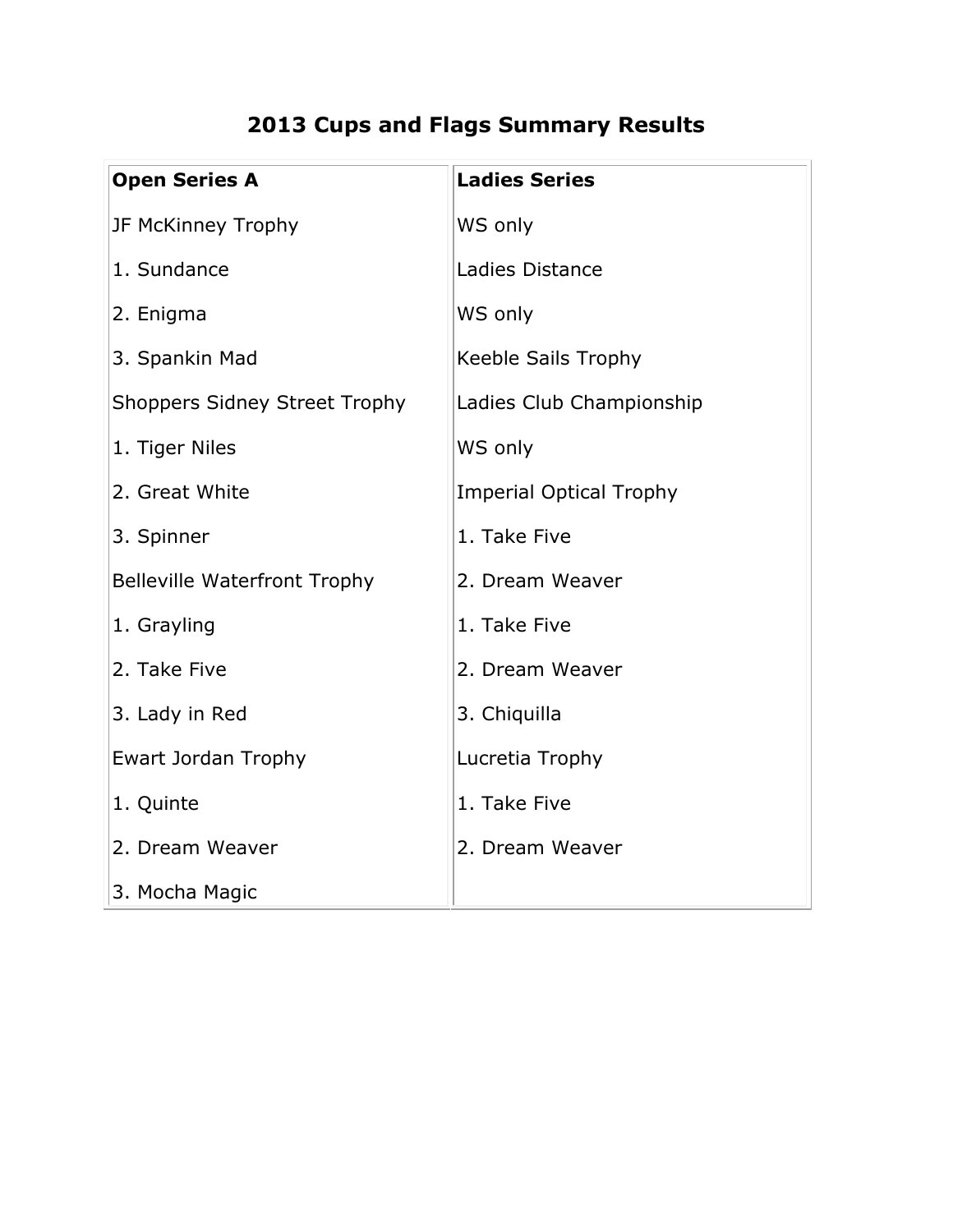| <b>Open Series B</b>               | <b>Open Series A &amp; B</b>    |
|------------------------------------|---------------------------------|
| Ken Douglas Plaque                 | Doug Smith Trophy               |
| 1. Sundance                        | 1. Sundance                     |
| 2. Spankin Mad                     | 2. Enigma                       |
| 3. Enigma                          | 3. Spankin Mad                  |
| <b>Shoppers Quinte Mall Trophy</b> | <b>Shark Association Trophy</b> |
| 1. Tiger Niles                     | 1. Tiger Niles                  |
| 2. Work 'n Progress                | 2. Work 'n Progress             |
| 3. Stress Relief                   | 3. Great White                  |
| Allan Scott Plaque                 | Quinte Broadcasting Trophy      |
| 1. Grayling                        | 1. Grayling                     |
| 2. Lady in Red                     | 2. Take Five                    |
| 3. Take Five                       | 3. Lady in Red                  |
| Peterson Trophy                    | Ladies Auxiliary Trophy         |
| 1. Mocha Magic                     | 1. Quinte                       |
| 2. Dream Weaver                    | 2. Mocha Magic                  |
| 3. Quinte                          | 3. Dream Weaver                 |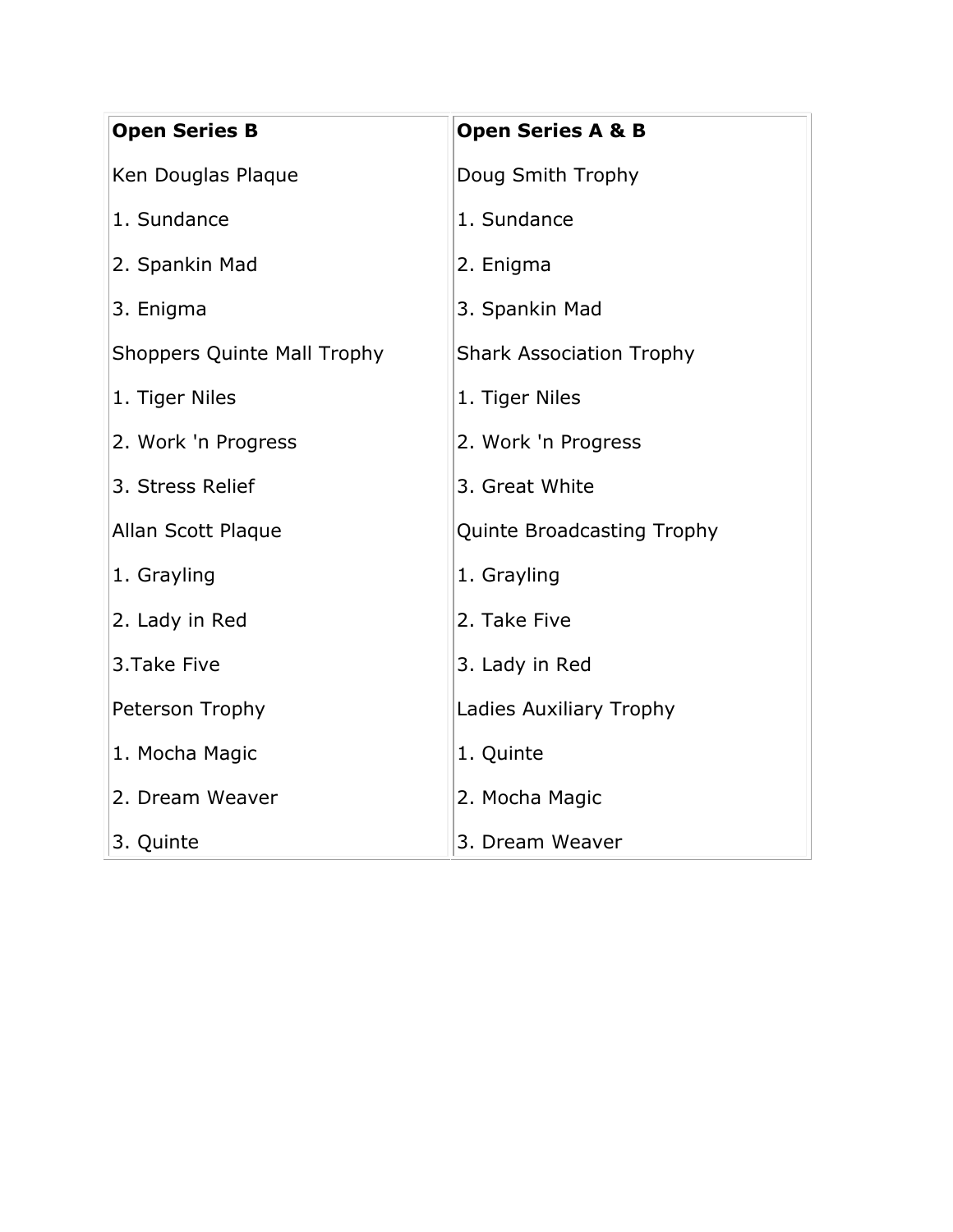| <b>Club Championship</b>                               |
|--------------------------------------------------------|
| Commodore's Trophy, Runner Up<br><b>Bell Trophy</b>    |
| 1. Sundance                                            |
| 2. Spankin Mad                                         |
| $3. J - 24$                                            |
| Shark Half Model Trophy, Runner<br>Up Nereide Trophy   |
| 1. Tiger Niles                                         |
| 2. Work 'n Progress                                    |
| Canada Cement Trophy, R/UP<br><b>Centennial Trophy</b> |
| 1. Grayling $*$                                        |
| 2. Take Five *                                         |
| *Tied for first, broken in series B<br>last event      |
| <b>Maurice Rollins Trophy</b>                          |
| 1. Dream Weaver                                        |
| 2. Chudan                                              |
| 3. Just Our Pace                                       |

#### **Special Awards - Nominated by racers**

Chris Waller Trophy out of town record 1. Nathan Bresett, Matt Jeffs

Jan Bryant Trophy contribution to sailing 1. Bren Robinson

Peterson Trophy race committee work 1. Bren Robinson & Eric Courtney